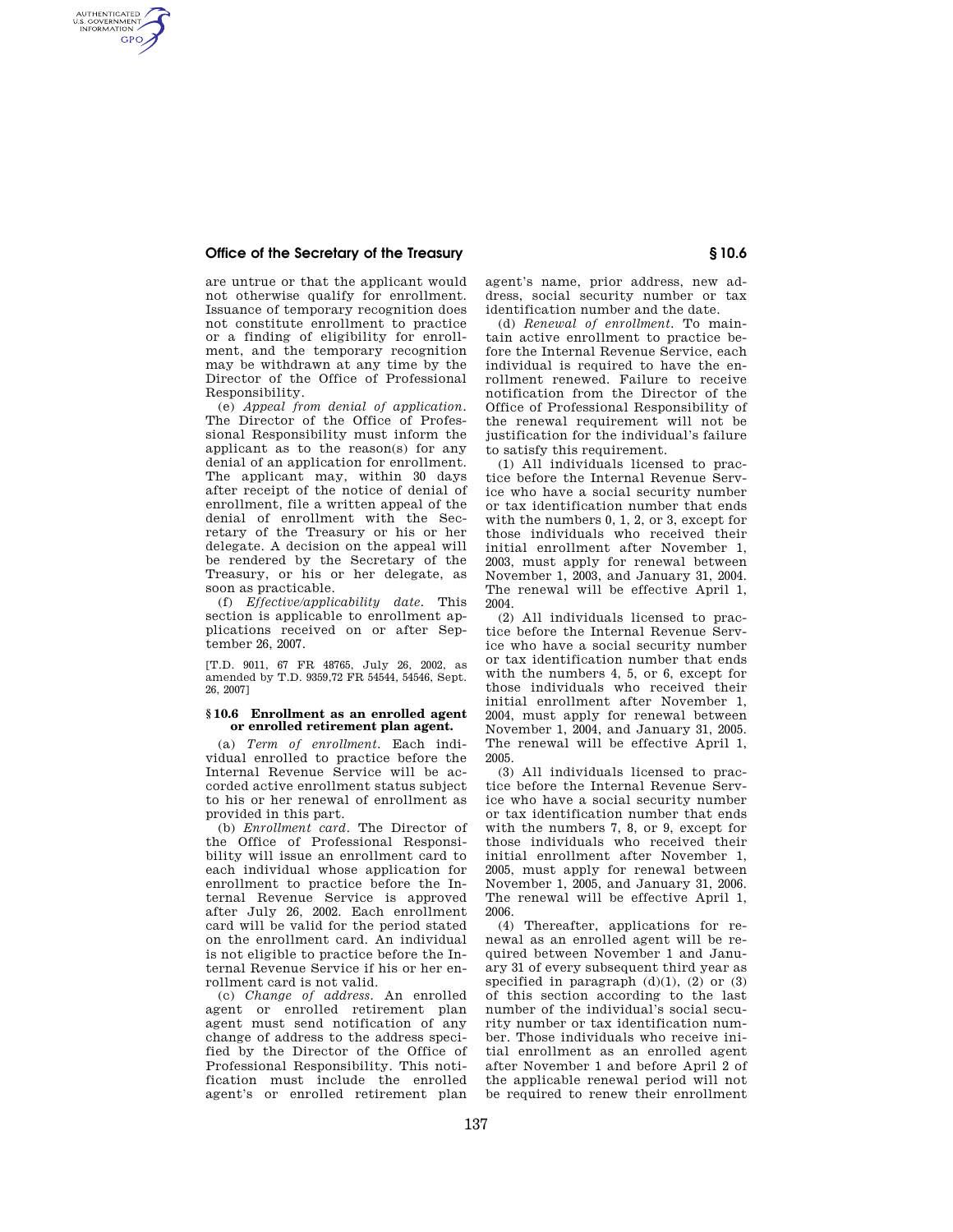**§ 10.6 31 CFR Subtitle A (7–1–10 Edition)** 

before the first full renewal period following the receipt of their initial enrollment. Applications for renewal as an enrolled retirement plan agent will be required of all enrolled retirement plan agents between April 1 and June 30 of every third year period subsequent to their initial enrollment.

(5) The Director of the Office of Professional Responsibility will notify the individual of the renewal of enrollment and will issue the individual a card evidencing enrollment.

(6) A reasonable nonrefundable fee will be charged for each application for renewal of enrollment as an enrolled agent filed with the Director of the Office of Professional Responsibility in accordance with 26 CFR 300.6. A reasonable nonrefundable fee will be charged for each application for renewal of enrollment as an enrolled retirement plan agent filed with the Director of the Office of Professional Responsibility.

(7) Forms required for renewal may be obtained by sending a written request to the Director of the Office of Professional Responsibility, Internal Revenue Service, 1111 Constitution Avenue, NW., Washington, DC 20224 or from such other source as the Director of the Office of Professional Responsibility will publish in the Internal Revenue Bulletin (see 26 CFR  $601.601(d)(2)(ii)(b)$  and on the Internal Revenue Service Web page (*http:// www.irs.gov*).

(e) *Condition for renewal: Continuing professional education.* In order to qualify for renewal of enrollment, an individual enrolled to practice before the Internal Revenue Service must certify, on the application for renewal form prescribed by the Director of the Office of Professional Responsibility, that he or she has satisfied the following continuing professional education requirements.

(1) *Definitions.* For purposes of this section—

(i) *Enrollment year* means January 1 to December 31 of each year of an enrollment cycle.

(ii) *Enrollment cycle* means the three successive enrollment years preceding the effective date of renewal.

(iii) The *effective date of renewal* is the first day of the fourth month following the close of the period for renewal described in paragraph (d) of this section.

(2) *For renewed enrollment effective after December 31, 2006*—(i) *Requirements for enrollment cycle.* A minimum of 72 hours of continuing education credit must be completed during each enrollment cycle.

(ii) *Requirements for enrollment year.* A minimum of 16 hours of continuing education credit, including 2 hours of ethics or professional conduct, must be completed during each enrollment year of an enrollment cycle.

(iii) *Enrollment during enrollment cycle*—(A) *In general.* Subject to paragraph  $(e)(2)(iii)(B)$  of this section, an individual who receives initial enrollment during an enrollment cycle must complete 2 hours of qualifying continuing education credit for each month enrolled during the enrollment cycle. Enrollment for any part of a month is considered enrollment for the entire month.

(B) *Ethics.* An individual who receives initial enrollment during an enrollment cycle must complete 2 hours of ethics or professional conduct for each enrollment year during the enrollment cycle. Enrollment for any part of an enrollment year is considered enrollment for the entire year.

(f) *Qualifying continuing education*— (1) *General*—(i) *Enrolled agents.* To qualify for continuing education credit for an enrolled agent, a course of learning must—

(A) Be a qualifying program designed to enhance professional knowledge in Federal taxation or Federal tax related matters (programs comprised of current subject matter in Federal taxation or Federal tax related matters, including accounting, tax preparation software and taxation or ethics);

(B) Be a qualifying program consistent with the Internal Revenue Code and effective tax administration; and

(C) Be sponsored by a qualifying sponsor.

(ii) *Enrolled retirement plan agents. To qualify for continuing education credit for an enrolled retirement plan agent, a course of learning must*—

(i) Be a qualifying program designed to enhance professional knowledge in qualified retirement plan matters;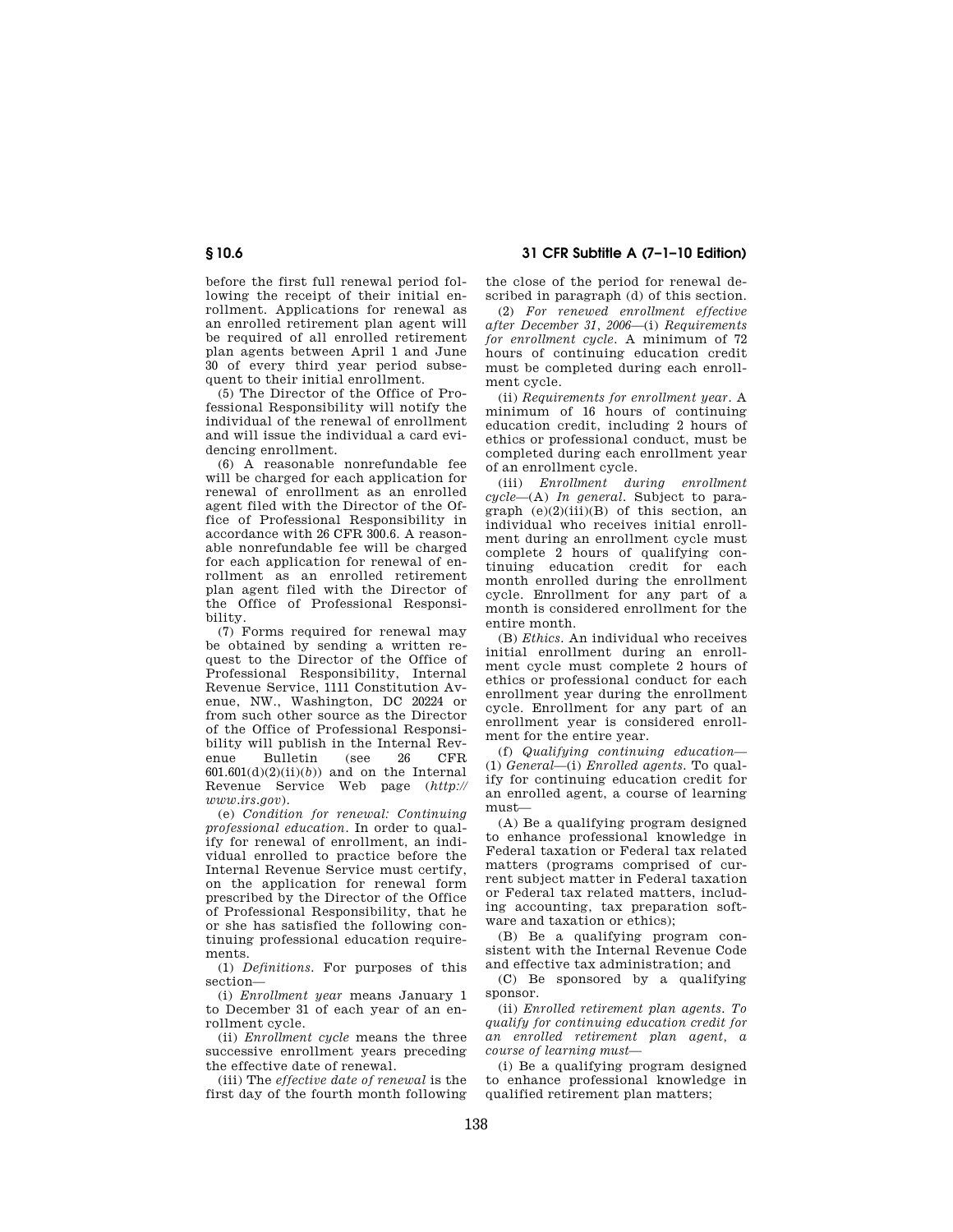(ii) Be a qualifying program consistent with the Internal Revenue Code and effective tax administration; and

(iii) Be sponsored by a qualifying sponsor.

(2) *Qualifying programs*—(i) *Formal programs.* A formal program qualifies as continuing education programs if it—

(A) Requires attendance. Additionally, the program sponsor must provide each attendee with a certificate of attendance; and

(B) Requires that the program be conducted by a qualified instructor, discussion leader, or speaker, i.e., a person whose background, training, education and experience is appropriate for instructing or leading a discussion on the subject matter of the particular program; and

(C) Provides or requires a written outline, textbook, or suitable electronic educational materials.

(ii) *Correspondence or individual study programs (including taped programs).*  Qualifying continuing education programs include correspondence or individual study programs that are conducted by qualifying sponsors and completed on an individual basis by the enrolled individual. The allowable credit hours for such programs will be measured on a basis comparable to the measurement of a seminar or course for credit in an accredited educational institution. Such programs qualify as continuing education programs if they—

(A) Require registration of the participants by the sponsor;

(B) Provide a means for measuring completion by the participants (e.g., a written examination), including the issuance of a certificate of completion by the sponsor; and

(C) Provide a written outline, textbook, or suitable electronic educational materials.

(iii) *Serving as an instructor, discussion leader or speaker.* (A) One hour of continuing education credit will be awarded for each contact hour completed as an instructor, discussion leader, or speaker at an educational program that meets the continuing education requirements of paragraph (f) of this section.

(B) Two hours of continuing education credit will be awarded for actual subject preparation time for each contact hour completed as an instructor, discussion leader, or speaker at such programs. It is the responsibility of the individual claiming such credit to maintain records to verify preparation time.

(C) The maximum credit for instruction and preparation may not exceed 50 percent of the continuing education requirement for an enrollment cycle.

(D) An instructor, discussion leader, or speaker who makes more than one presentation on the same subject matter during an enrollment cycle, will receive continuing education credit for only one such presentation for the enrollment cycle.

(iv) *Credit for published articles, books, etc.* (A) For enrolled agents, continuing education credit will be awarded for publications on Federal taxation or Federal tax related matters, including accounting, tax preparation software, and taxation or ethics, provided the content of such publications is current and designed for the enhancement of the professional knowledge of an individual enrolled to practice before the Internal Revenue Service. The publication must be consistent with the Internal Revenue Code and effective tax administration. For enrolled retirement plan agents, continuing education credit will be awarded for publications on qualified retirement plan matters, provided the content of such publications is current and designed for the enhancement of the professional knowledge of an individual enrolled to practice as an enrolled retirement plan agent before the Internal Revenue Service. The publication must be consistent with the Internal Revenue Code and effective tax administration.

(B) The credit allowed will be on the basis of one hour credit for each hour of preparation time for the material. It is the responsibility of the person claiming the credit to maintain records to verify preparation time.

(C) The maximum credit for publications may not exceed 25 percent of the continuing education requirement of any enrollment cycle.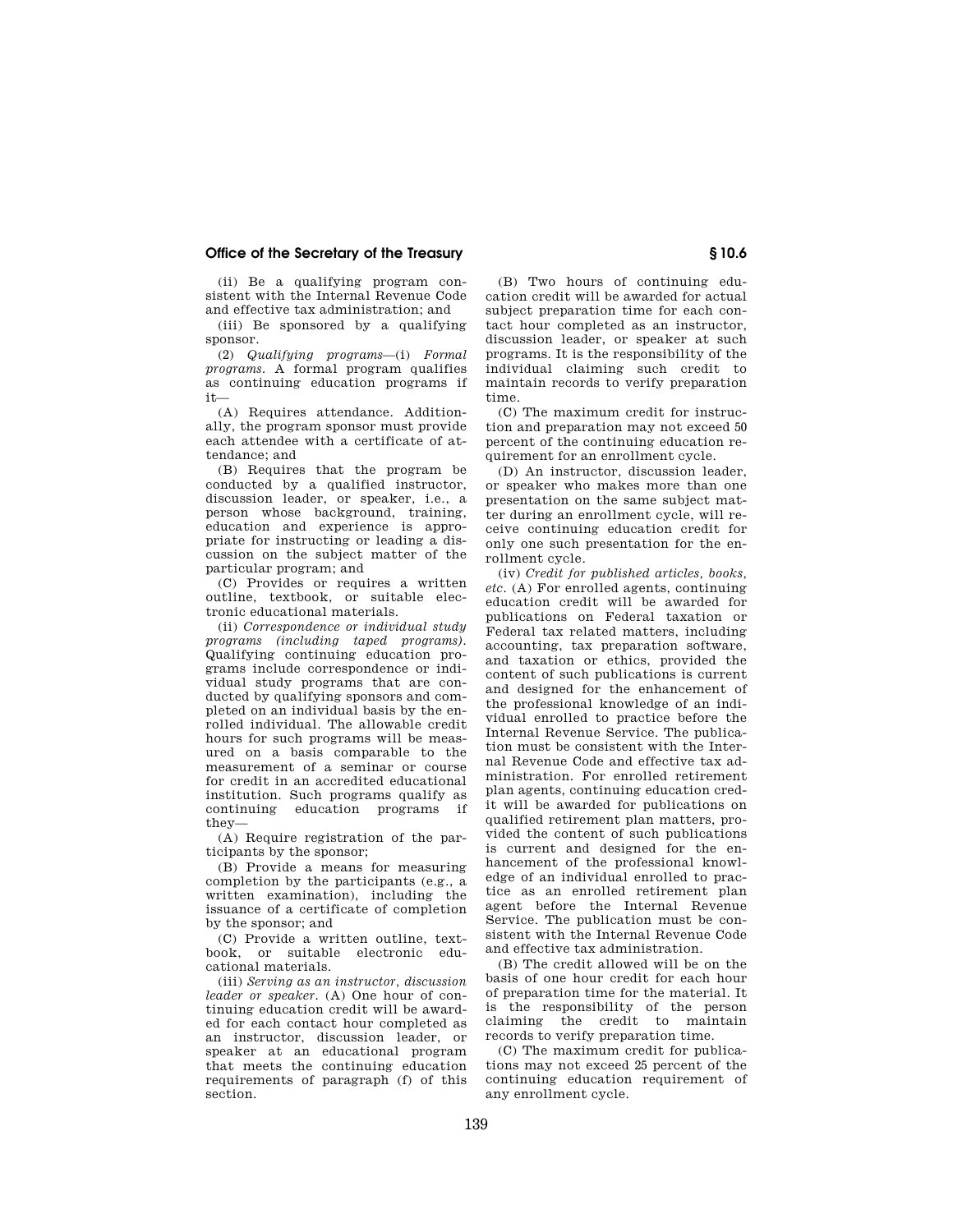**§ 10.6 31 CFR Subtitle A (7–1–10 Edition)** 

(3) *Periodic examination.* (i) Individuals may establish eligibility for renewal of enrollment for any enrollment cycle by—

(A) Achieving a passing score on each part of the Special Enrollment Examination administered under this part during the three year period prior to renewal; and

(B) Completing a minimum of 16 hours of qualifying continuing education during the last year of an enrollment cycle.

(ii) Courses designed to help an applicant prepare for the examination specified in paragraph (a) of §10.4 are considered basic in nature and are not qualifying continuing education.

(g) *Sponsors.* (1) Sponsors are those responsible for presenting programs.

(2) To qualify as a sponsor, a program presenter must—

(i) Be an accredited educational institution;

(ii) Be recognized for continuing education purposes by the licensing body of any State, territory, or possession of the United States, including a Commonwealth, or the District of Columbia.

(iii) Be recognized by the Director of the Office of Professional Responsibility as a professional organization or society whose programs include offering continuing professional education opportunities in subject matters within the scope of paragraph  $(f)(1)(i)$  of this section; or

(iv) File a sponsor agreement with the Director of the Office of Professional Responsibility and obtain approval of the program as a qualified continuing education program.

(3) A qualifying sponsor must ensure the program complies with the following requirements—

(i) Programs must be developed by individual(s) qualified in the subject matter;

(ii) Program subject matter must be current;

(iii) Instructors, discussion leaders, and speakers must be qualified with respect to program content;

(iv) Programs must include some means for evaluation of technical content and presentation;

(v) Certificates of completion must be provided to the participants who successfully complete the program; and

(vi) Records must be maintained by the sponsor to verify the participants who attended and completed the program for a period of three years following completion of the program. In the case of continuous conferences, conventions, and the like, records must be maintained to verify completion of the program and attendance by each participant at each segment of the program.

(4) Professional organizations or societies wishing to be considered as qualified sponsors must request this status from the Director of the Office of Professional Responsibility and furnish information in support of the request together with any further information deemed necessary by the Director of the Office of Professional Responsibility.

(5) *Sponsor renewal*—(i) *In general.* A sponsor maintains its status as a qualified sponsor during the sponsor enrollment cycle.

(ii) *Renewal period.* Each sponsor must file an application to renew its status as a qualified sponsor between May 1 and July 31, 2008. Thereafter, applications for renewal will be required between May 1 and July 31 of every subsequent third year.

(iii) *Effective date of renewal.* The effective date of renewal is the first day of the third month following the close of the renewal period.

(iv) *Sponsor enrollment cycle.* The sponsor enrollment cycle is the three successive calendar years preceding the effective date of renewal.

(h) *Measurement of continuing education coursework.* (1) All continuing education programs will be measured in terms of contact hours. The shortest recognized program will be one contact hour.

(2) A contact hour is 50 minutes of continuous participation in a program. Credit is granted only for a full contact hour, *i.e.,* 50 minutes or multiples thereof. For example, a program lasting more than 50 minutes but less than 100 minutes will count as one contact hour.

(3) Individual segments at continuous conferences, conventions and the like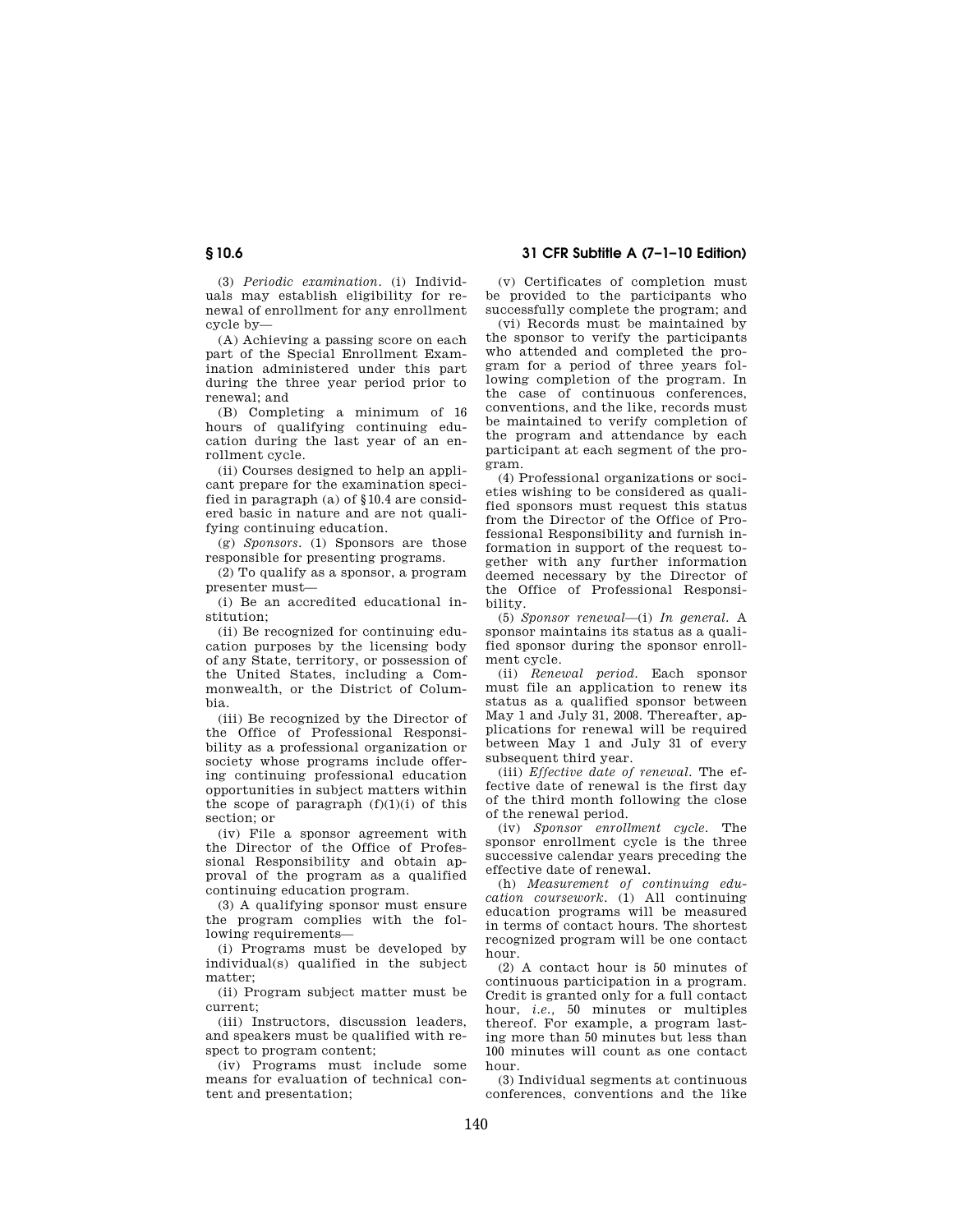will be considered one total program. For example, two 90-minute segments (180 minutes) at a continuous conference will count as three contact hours.

(4) For university or college courses, each semester hour credit will equal 15 contact hours and a quarter hour credit will equal 10 contact hours.

(i) *Recordkeeping requirements.* (1) Each individual applying for renewal must retain for a period of three years following the date of renewal of enrollment the information required with regard to qualifying continuing professional education credit hours. Such information includes—

(i) The name of the sponsoring organization;

(ii) The location of the program;

(iii) The title of the program and description of its content;

(iv) Written outlines, course syllibi, textbook, and/or electronic materials provided or required for the course;

(v) The dates attended;

(vi) The credit hours claimed;

(vii) The name(s) of the instructor(s), discussion leader(s), or speaker(s), if appropriate; and

(viii) The certificate of completion and/or signed statement of the hours of attendance obtained from the sponsor.

(2) To receive continuing education credit for service completed as an instructor, discussion leader, or speaker, the following information must be maintained for a period of three years following the date of renewal of enrollment—

(i) The name of the sponsoring organization;

(ii) The location of the program;

(iii) The title of the program and description of its content;

(iv) The dates of the program; and

(v) The credit hours claimed.

(3) To receive continuing education credit for publications, the following information must be maintained for a period of three years following the date of renewal of enrollment—

(i) The publisher;

(ii) The title of the publication;

(iii) A copy of the publication;

(iv) The date of publication; and

(v) Records that substantiate the hours worked on the publication.

(j) *Waivers.* (1) Waiver from the continuing education requirements for a given period may be granted by the Director of the Office of Professional Responsibility for the following reasons—

(i) Health, which prevented compliance with the continuing education requirements;

(ii) Extended active military duty;

(iii) Absence from the United States for an extended period of time due to employment or other reasons, provided the individual does not practice before the Internal Revenue Service during such absence; and

(iv) Other compelling reasons, which will be considered on a case-by-case basis.

(2) A request for waiver must be accompanied by appropriate documentation. The individual is required to furnish any additional documentation or explanation deemed necessary by the Director of the Office of Professional Responsibility. Examples of appropriate documentation could be a medical certificate or military orders.

(3) A request for waiver must be filed no later than the last day of the renewal application period.

(4) If a request for waiver is not approved, the individual will be placed in inactive status, so notified by the Director of the Office of Professional Responsibility, and placed on a roster of inactive enrolled individuals.

(5) If a request for waiver is approved, the individual will be notified and issued a card evidencing renewal.

(6) Those who are granted waivers are required to file timely applications for renewal of enrollment.

(k) *Failure to comply.* (1) Compliance by an individual with the requirements of this part is determined by the Director of the Office of Professional Responsibility. An individual who fails to meet the requirements of eligibility for renewal of enrollment will be notified by the Director of the Office of Professional Responsibility at his or her enrollment address by first class mail. The notice will state the basis for the determination of noncompliance and will provide the individual an opportunity to furnish information in writing relating to the matter within 60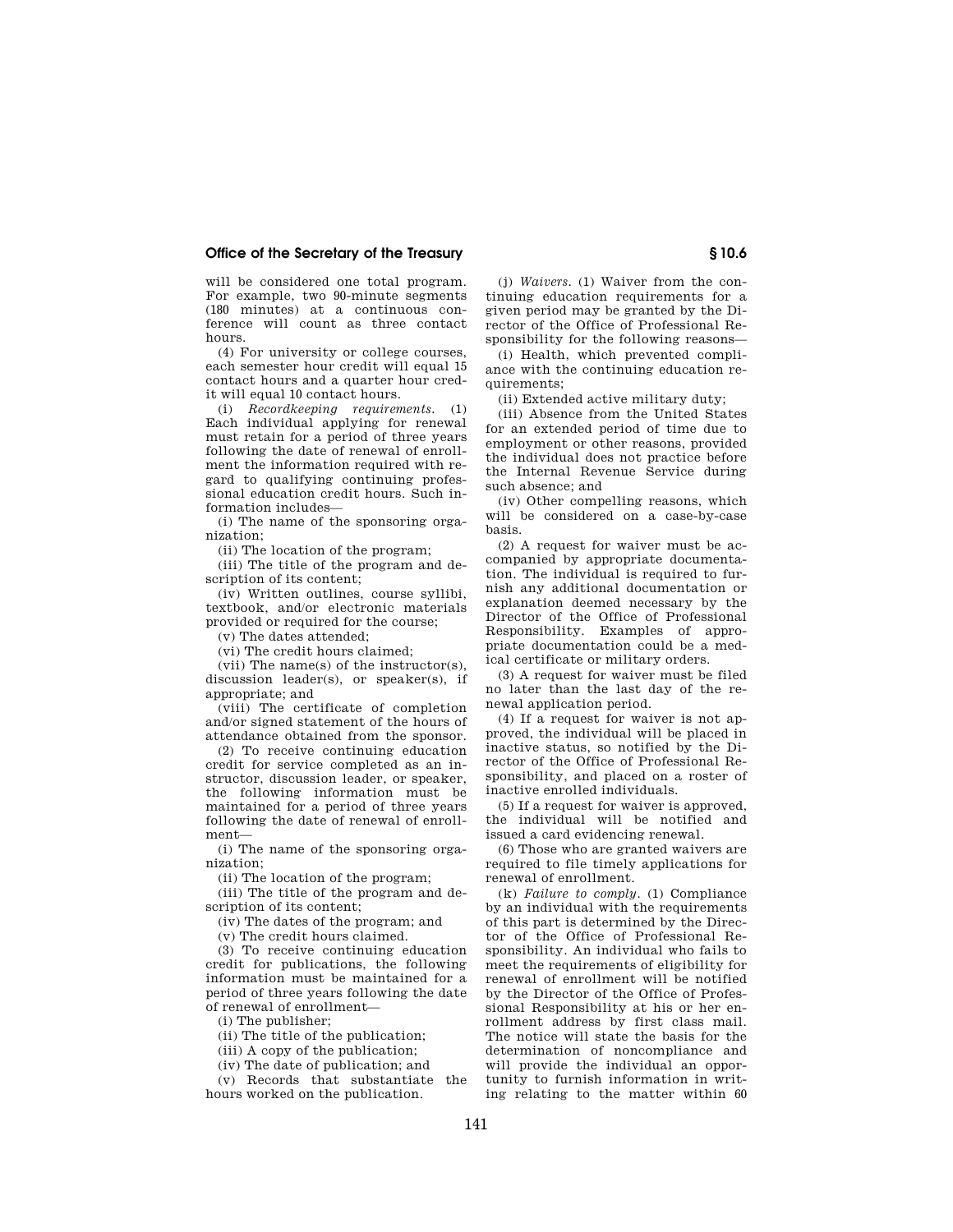# **§ 10.6 31 CFR Subtitle A (7–1–10 Edition)**

days of the date of the notice. Such information will be considered by the Director of the Office of Professional Responsibility in making a final determination as to eligibility for renewal of enrollment.

(2) The Director of the Office of Professional Responsibility may require any individual, by notice sent by first class mail to his or her enrollment address, to provide copies of any records required to be maintained under this part. The Director of the Office of Professional Responsibility may disallow any continuing professional education hours claimed if the individual fails to comply with this requirement.

(3) An individual who has not filed a timely application for renewal of enrollment, who has not made a timely response to the notice of noncompliance with the renewal requirements, or who has not satisfied the requirements of eligibility for renewal will be placed on a roster of inactive enrolled individuals. During this time, the individual will be ineligible to practice before the Internal Revenue Service.

(4) Individuals placed in inactive enrollment status and individuals ineligible to practice before the Internal Revenue Service may not state or imply that they are enrolled to practice before the Internal Revenue Service, or use the terms enrolled agent or enrolled retirement plan agent, the designations ''EA'' or ''ERPA'' or other form of reference to eligibility to practice before the Internal Revenue Service.

(5) An individual placed in an inactive status may be reinstated to an active enrollment status by filing an application for renewal of enrollment and providing evidence of the completion of all required continuing professional education hours for the enrollment cycle. Continuing education credit under this paragraph (k)(5) may not be used to satisfy the requirements of the enrollment cycle in which the individual has been placed back on the active roster.

(6) An individual placed in an inactive status must file an application for renewal of enrollment and satisfy the requirements for renewal as set forth in this section within three years of being placed in an inactive status. The

name of such individual otherwise will be removed from the inactive enrollment roster and his or her enrollment will terminate. Eligibility for enrollment must then be reestablished by the individual as provided in this section.

(7) Inactive enrollment status is not available to an individual who is the subject of a disciplinary matter in the Office of Professional Responsibility.

(l) *Inactive retirement status.* An individual who no longer practices before the Internal Revenue Service may request being placed in an inactive retirement status at any time and such individual will be placed in an inactive retirement status. The individual will be ineligible to practice before the Internal Revenue Service. Such individual must file a timely application for renewal of enrollment at each applicable renewal or enrollment period as provided in this section. An individual who is placed in an inactive retirement status may be reinstated to an active enrollment status by filing an application for renewal of enrollment and providing evidence of the completion of the required continuing professional education hours for the enrollment cycle. Inactive retirement status is not available to an individual who is the subject of a disciplinary matter in the Office of Professional Responsibility

(m) *Renewal while under suspension or disbarment.* An individual who is ineligible to practice before the Internal Revenue Service by virtue of disciplinary action is required to be in conformance with the requirements for renewal of enrollment before his or her eligibility is restored.

(n) *Verification.* The Director of the Office of Professional Responsibility may review the continuing education records of an enrolled individual and/or qualified sponsor in a manner deemed appropriate to determine compliance with the requirements and standards for renewal of enrollment as provided in paragraph (f) of this section.

(o) *Enrolled actuaries.* The enrollment and the renewal of enrollment of actuaries authorized to practice under paragraph (d) of §10.3 are governed by the regulations of the Joint Board for the Enrollment of Actuaries at 20 CFR 901.1 through 901.71.